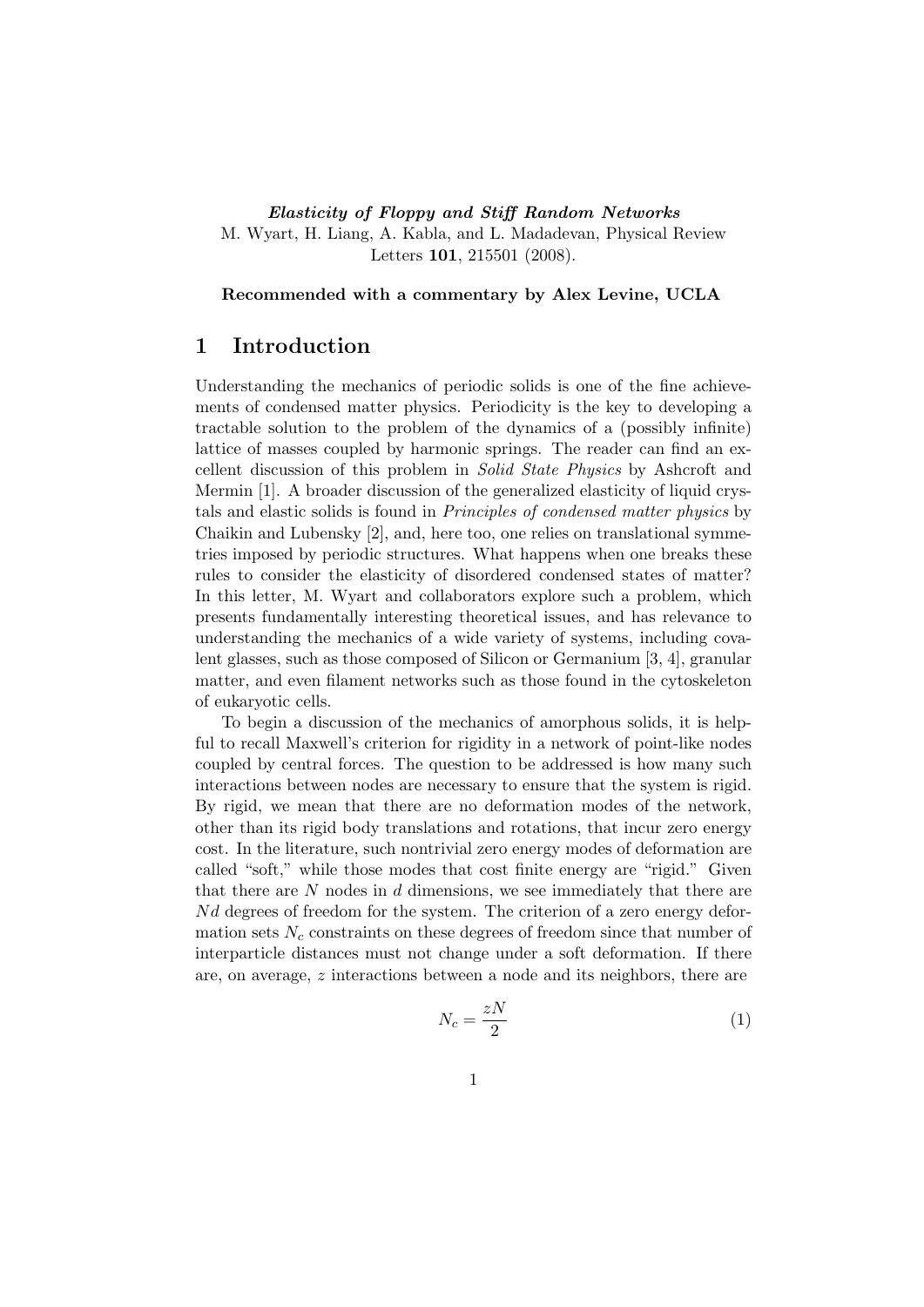constraints. The factor of one-half comes from that fact that each interaction is shared by two nodes. Each constraint reduces by one the number of free degrees of freedom. Thus, the constraints leave  $dN - N_c$  free degrees of freedom. Combining this result with Eq. 1 and neglecting the small [  $d(d+1)/2$  number of rigid body motions of the entire system of N particles, we see that when  $z < z_c = 2d$ , there will be remaining under-constrained and thus soft modes of the system. For  $z > z_c$  we expect there to be no such floppy modes. A system at the boundary  $z = z_c$  is referred to as *isostatic*.

The authors performed a numerical experiment on two dimensional networks of about  $10^4$  particles connected by harmonic springs and brought near the isostatic limit. To make the network, they compressed (numerically) a set of (bidisperse, in order to avoid crystallization) disks. When these disks were jammed, they were replaced by nodes at their centers. These nodes are then connected to a subset of their nearest neighbors by harmonic springs so that  $z \approx 5.5$ . Then the network is pruned so that z is reduced toward the isostatic point  $z = 4$ .

## 2 The scaling properties of the stress strain relation

The authors examine the shear stress (nondimensionalized using the spring constants of the internode springs) as a function of the applies shear strain  $\gamma$ . They do this on both sides of the isostatic point by examining the stress strain relation for both floppy networks with soft modes ( $\delta z = z - z_c < 0$ ) and stiff ones  $(\delta z > 0)$  that do not. For the floppy networks, there is a strongly non-Hookean collective response of the network to applied strain: Below a certain critical value of the strain  $\gamma^*$  there is no stress, as one would expect for a system that can accommodate the imposed deformation via soft modes that do not store elastic energy. They find a scaling relation

$$
\gamma^* \sim |\delta z|^{\beta}.\tag{2}
$$

Note the correspondence of this notation to the standard treatment of the scaling of the order parameter field with reduced temperature at a second order critical point. Here  $\gamma^*$  plays the role of the order parameter and the distance from the isostatic point parameterized by  $\delta z$  plays the role of the reduced temperature. As suggested by Eq. 2  $\gamma^*$  goes to zero continuously as one approaches the isostatic point from below,  $\delta z \to 0^-$ . At the isostatic point, they find that the system responds nonlinearly to applied strain with the stress growing parabolically:  $\sigma \sim \gamma^2$ .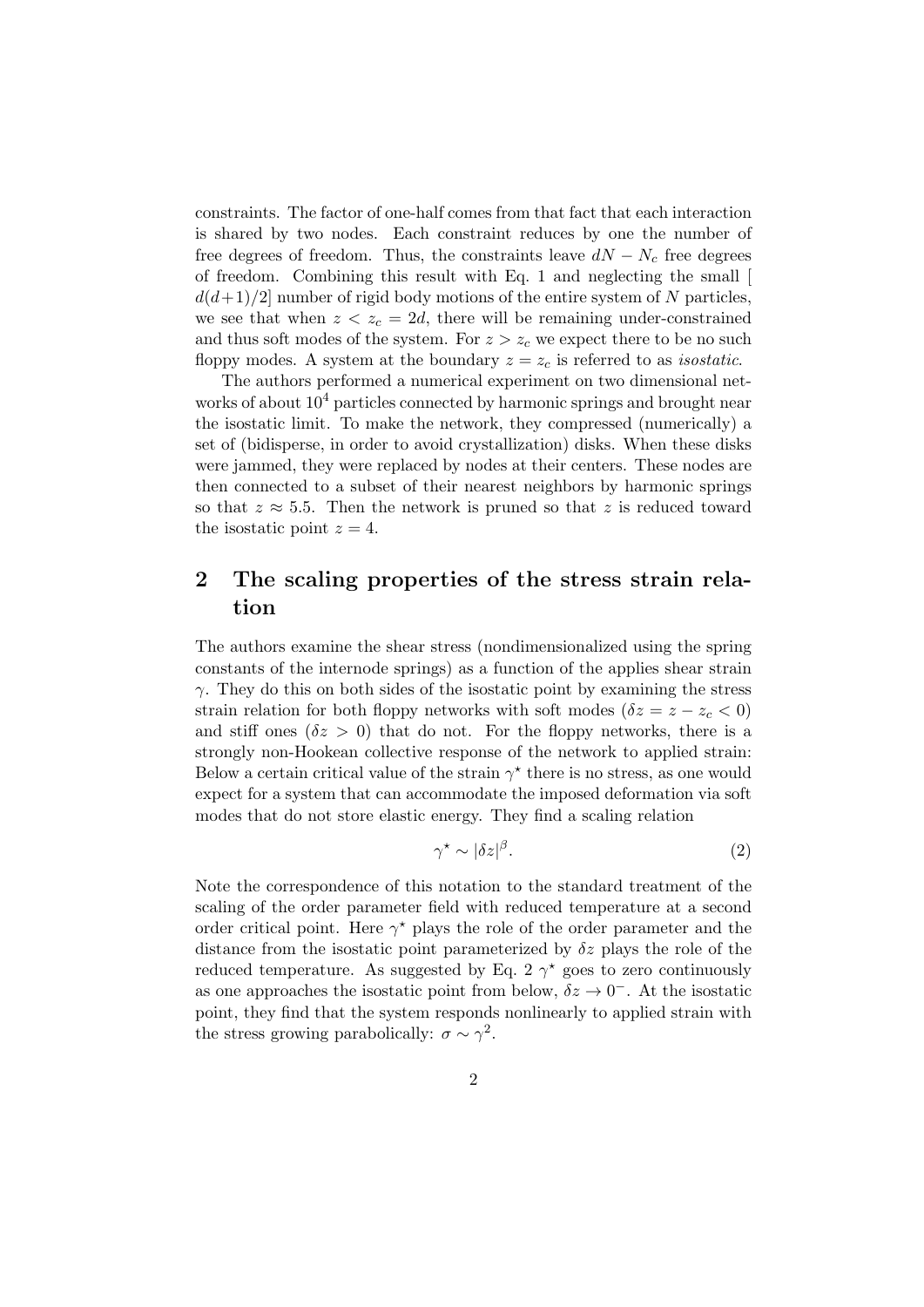Following up on the analogy to critical phenomena, the authors propose and provide convincing evidence that the stress-strain relations for systems near the isostatic point can be collapsed onto a single universal curve

$$
\sigma = |\delta z| \gamma f_{\pm} \left( \frac{\gamma}{|\delta z|} \right),\tag{3}
$$

with  $f_{+}(x)$  scaling functions above and below the isostatic point. The key point is that the onset of a collective elastic response of the network as  $\delta z$ is increased through zero occurs via a second order critical point (at zero temperature), with all of its attendant scaling properties.

# 3 The displacement field in floppy and isostatic networks

The authors move on to discuss the nature of the displacement field in the strained network. In a uniform elastic continuum, one expects to observe affine deformation in response to uniformly applied strain at the boundaries. If one where to take an elastic rectangle and, by moving the top boundary parallel to itself, deform it into a parallelogram, one would expect any internal rectangle of elastic material to deform into a similarly deformed parallelogram. Under these circumstances, the displacement field in elastic equilibrium is expected to be homogeneous in space. In Fig. 1b the authors show the displacement field of a uniformly strained isostatic network. It is anything but uniform! There are large nonaffine deformations.

The authors consider a new displacement field that subtracts off the expected (and uniform) affine displacements of the nodes:  $\delta R_{\rm n.a.}^i = R^i - R_{\rm affine}^i$ is the vector representing the nonaffine part of the displacement of particle  $i$ . They compute from this a (pseudo-)scalar quantity,  $\delta V_{n,a}$  representing the local rotation of nearest neighbor springs under the imposed shear strain. Remarkably, this quantity diverges at the isostatic point:

$$
\delta V_{\text{n.a.}} \sim \frac{1}{\sqrt{|\delta z|}}.\tag{4}
$$

At first this seems quite odd. As one approaches a stiff network  $(\delta z \to 0^-)$ , there are larger and larger local rotations associated with the nonaffine motion of the system. The argument made by the authors is that larger nonaffine deformations are indeed needed to accommodate the imposed strain as the floppy network becomes more constrained. The rigid parts of the network act like a lever to generate these motions. The authors also present an elegant argument to understand this observation for networks with  $\delta z > 0$ .